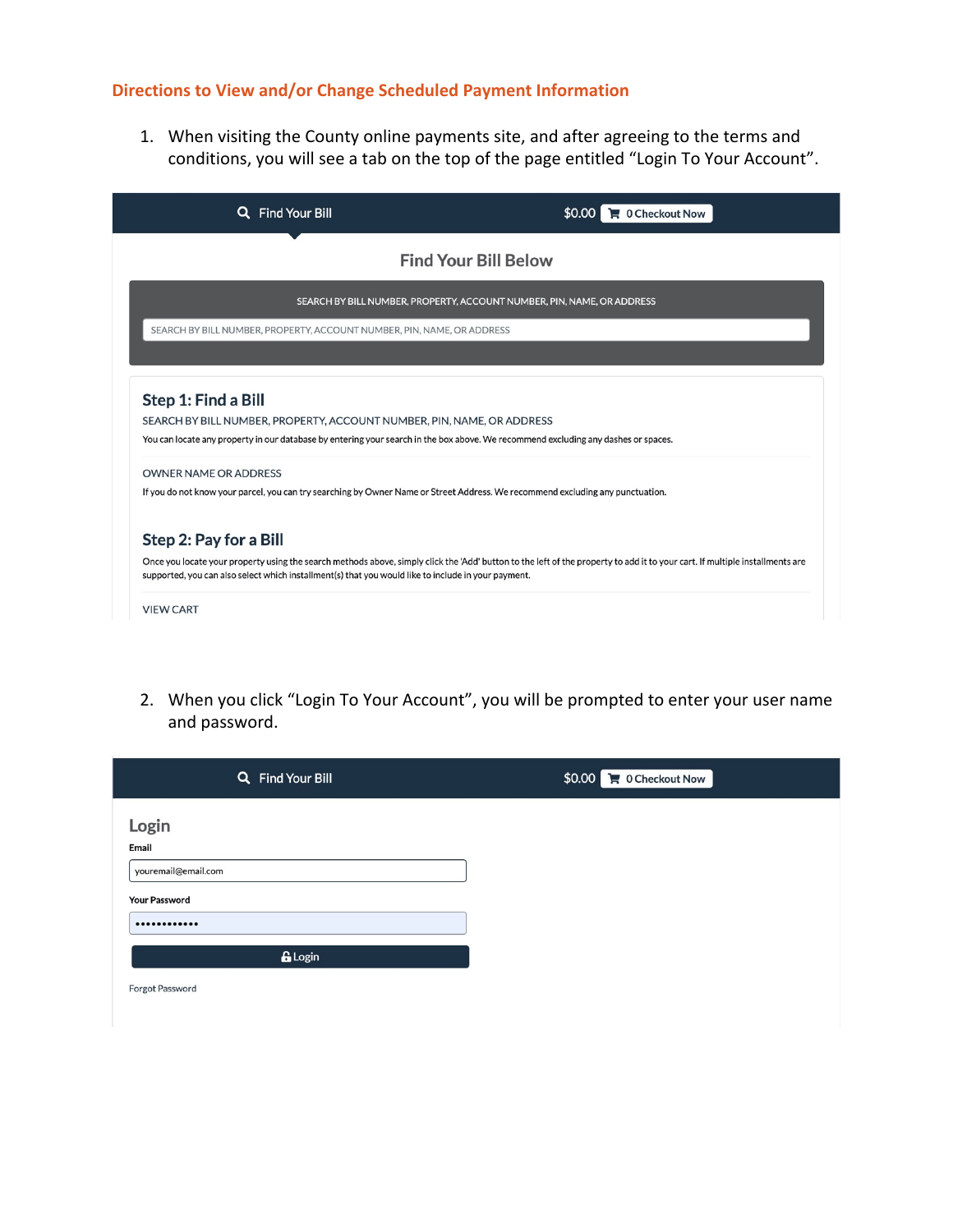3. Once you have entered your user name and password. You will be directed to a page with five profile screens.

## **Profile Details**

This tab contains your name, address and phone number. You may alter any information you wish, just be sure to save your changes.

| <b>PROFILE DETAILS</b><br>> Edit Contact Info           | <b>Profile Details</b><br>First Name*           |                                     | Last Name*<br>Last Name           |                      |  |
|---------------------------------------------------------|-------------------------------------------------|-------------------------------------|-----------------------------------|----------------------|--|
| First Name                                              |                                                 |                                     |                                   |                      |  |
| <b>LOGIN DETAILS</b>                                    | <b>Street Address*</b>                          |                                     | <b>Street Address 2</b>           |                      |  |
| > Edit Email & Password                                 | 123 Main Street                                 |                                     | Suite, Department, Building, etc. |                      |  |
| <b>AUTOMATED PAYMENTS</b><br>> Items that will auto pay | Country*                                        | State / Province*                   | City*                             | Postal Code*         |  |
|                                                         | <b>United States</b><br>$\overline{\mathbf{v}}$ | Florida<br>$\overline{\phantom{a}}$ | Boca Raton                        | 12345                |  |
|                                                         | <b>Phone Number Country Code*</b>               | <b>Phone Number*</b>                |                                   | <b>Mobile Number</b> |  |
| <b>PAYMENT METHODS</b>                                  | United States: (+1)<br>$\overline{\mathbf{v}}$  | 201-555-5555                        |                                   | 201-555-5556         |  |
| > Add/Edit Payment Details                              | <b>a</b> Save                                   |                                     |                                   |                      |  |
| <b>LOG OFF</b>                                          |                                                 |                                     |                                   |                      |  |
| > Sign out of your account                              |                                                 |                                     |                                   |                      |  |

### **Login Details**

This tab will allow you to change your email address and/or your password. Make sure you "Save" your changes.

| <b>PROFILE DETAILS</b><br>> Edit Contact Info           | <b>Login Details</b><br><b>Your Email</b> |                             |
|---------------------------------------------------------|-------------------------------------------|-----------------------------|
| <b>LOGIN DETAILS</b>                                    | <b>New Password</b>                       | <b>Confirm Password</b>     |
| > Edit Email & Password                                 | Leave blank if not changing               | Leave blank if not changing |
| <b>AUTOMATED PAYMENTS</b><br>> Items that will auto pay | <b>B</b> Save                             |                             |
| PAYMENT METHODS<br>> Add/Edit Payment Details           |                                           |                             |
| <b>LOG OFF</b><br>> Sign out of your account            |                                           |                             |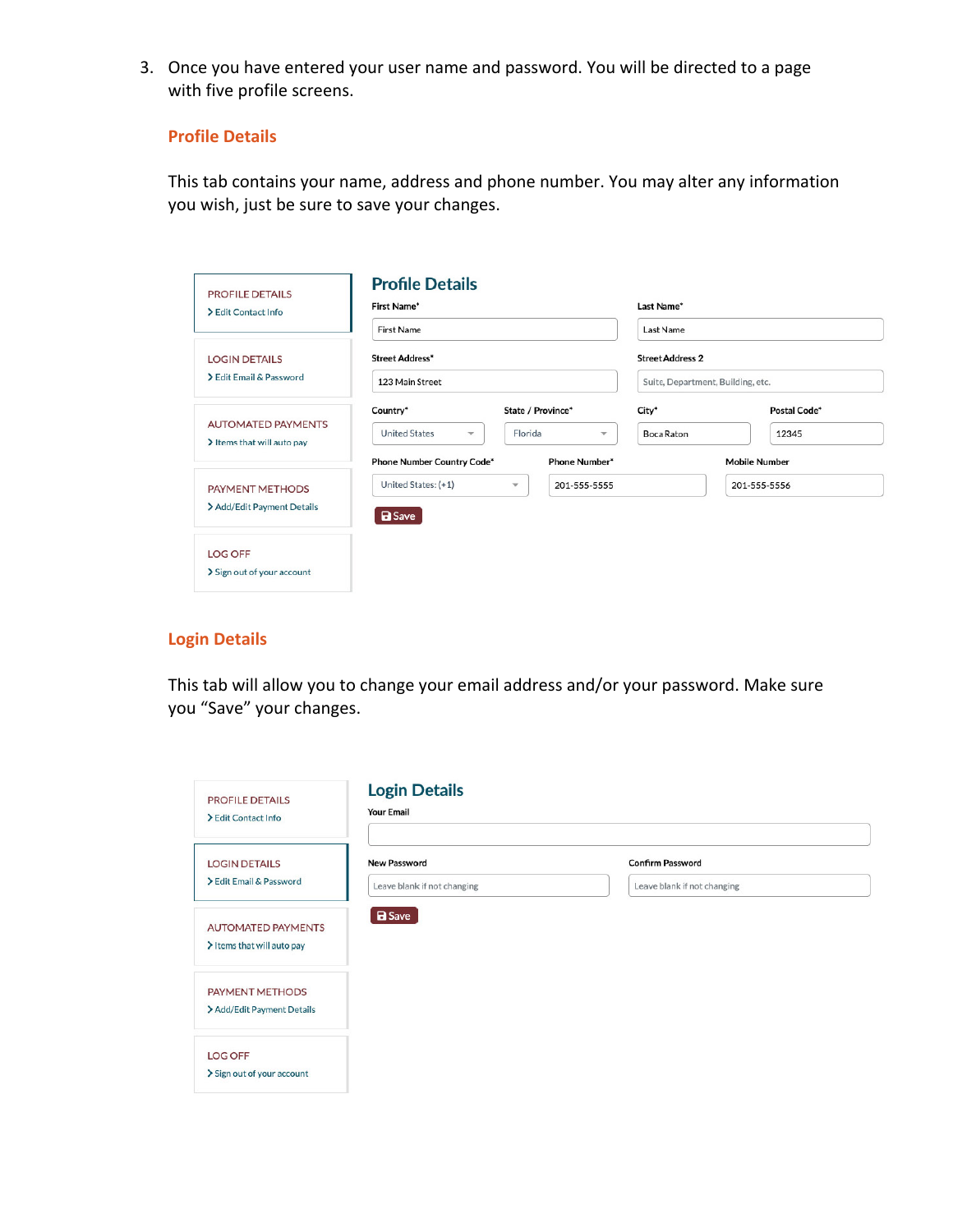#### **Automated Payments**

If you are using Automated Payments, this tab will list all of the parcels that are currently setup for automated payments.

For each parcel, you can see the Parcel ID and property address on the left.

On the right you will see the "Current Payment Method". If you have more than one payment method saved, you may select a different payment method from the dropdown box.

Below the Current Payment Method is a click to cease automated payments for that particular parcel.

If you would like to add a payment method, you may click the box on the right labeled "Add Payment Method" or you may click the tab on the left labeled "Payment Methods".

| <b>PROFILE DETAILS</b>                                  | <b>Automated Payments</b>                                         | + Add Payment Method                                                                                                                                                                                                                                   |  |  |  |
|---------------------------------------------------------|-------------------------------------------------------------------|--------------------------------------------------------------------------------------------------------------------------------------------------------------------------------------------------------------------------------------------------------|--|--|--|
| > Edit Contact Info                                     |                                                                   | Enrollment in auto-pay will process these bill(s) one business day prior to each due date for the total amount due at the<br>time of processing. Automated payments will continue to auto pay your bills until you cancel. Reminders are sent one week |  |  |  |
| <b>LOGIN DETAILS</b><br>Edit Email & Password           | prior to the due date.                                            |                                                                                                                                                                                                                                                        |  |  |  |
| <b>AUTOMATED PAYMENTS</b><br>> Items that will auto pay | 4 RESULTS $\vee$<br>Parcel ID IF                                  | <b>Payment Method</b>                                                                                                                                                                                                                                  |  |  |  |
|                                                         | #07399<br><b>CLINE FRAME</b>                                      | <b>Current Payment Method</b>                                                                                                                                                                                                                          |  |  |  |
| <b>PAYMENT METHODS</b><br>> Add/Edit Payment Details    | <b>DENTRAL</b>                                                    | Visa: 1234/01/23<br><b>a</b> Save<br>$\overline{\mathbf{v}}$                                                                                                                                                                                           |  |  |  |
|                                                         | Longwisse, 1921, 1932 ED<br>Current Amount Due: \$736.72          | or click here to stop future payments for this item                                                                                                                                                                                                    |  |  |  |
| <b>LOG OFF</b>                                          | #22158<br><b>BY CARTOR JAHRS</b>                                  | <b>Current Payment Method</b>                                                                                                                                                                                                                          |  |  |  |
| > Sign out of your account                              | <b>BELL HAR SL</b>                                                | Saving: 0123<br><b>a</b> Save<br>$\mathbf{v}$                                                                                                                                                                                                          |  |  |  |
|                                                         | <b>Marlors</b> , 1960 - 1984 (24)<br>Current Amount Due: \$703.20 | or click here to stop future payments for this item                                                                                                                                                                                                    |  |  |  |
|                                                         | #50084                                                            | <b>Current Payment Method</b>                                                                                                                                                                                                                          |  |  |  |
|                                                         | <b>MISS H.W.</b>                                                  | Visa: 1234/01/23<br><b>a</b> Save<br>$\overline{\mathbf{v}}$                                                                                                                                                                                           |  |  |  |
|                                                         | <b>SALES PRODUCTS</b><br>Current Amount Due: \$337.12             | or click here to stop future payments for this item                                                                                                                                                                                                    |  |  |  |
|                                                         | #50085<br><b>CANADI LIST TA</b>                                   | <b>Current Payment Method</b>                                                                                                                                                                                                                          |  |  |  |
|                                                         | <b>MISSION</b>                                                    | Saving: 1234<br><b>a</b> Save                                                                                                                                                                                                                          |  |  |  |
|                                                         |                                                                   | ay aliab baya ta atan futuwa naumanta fay this itam                                                                                                                                                                                                    |  |  |  |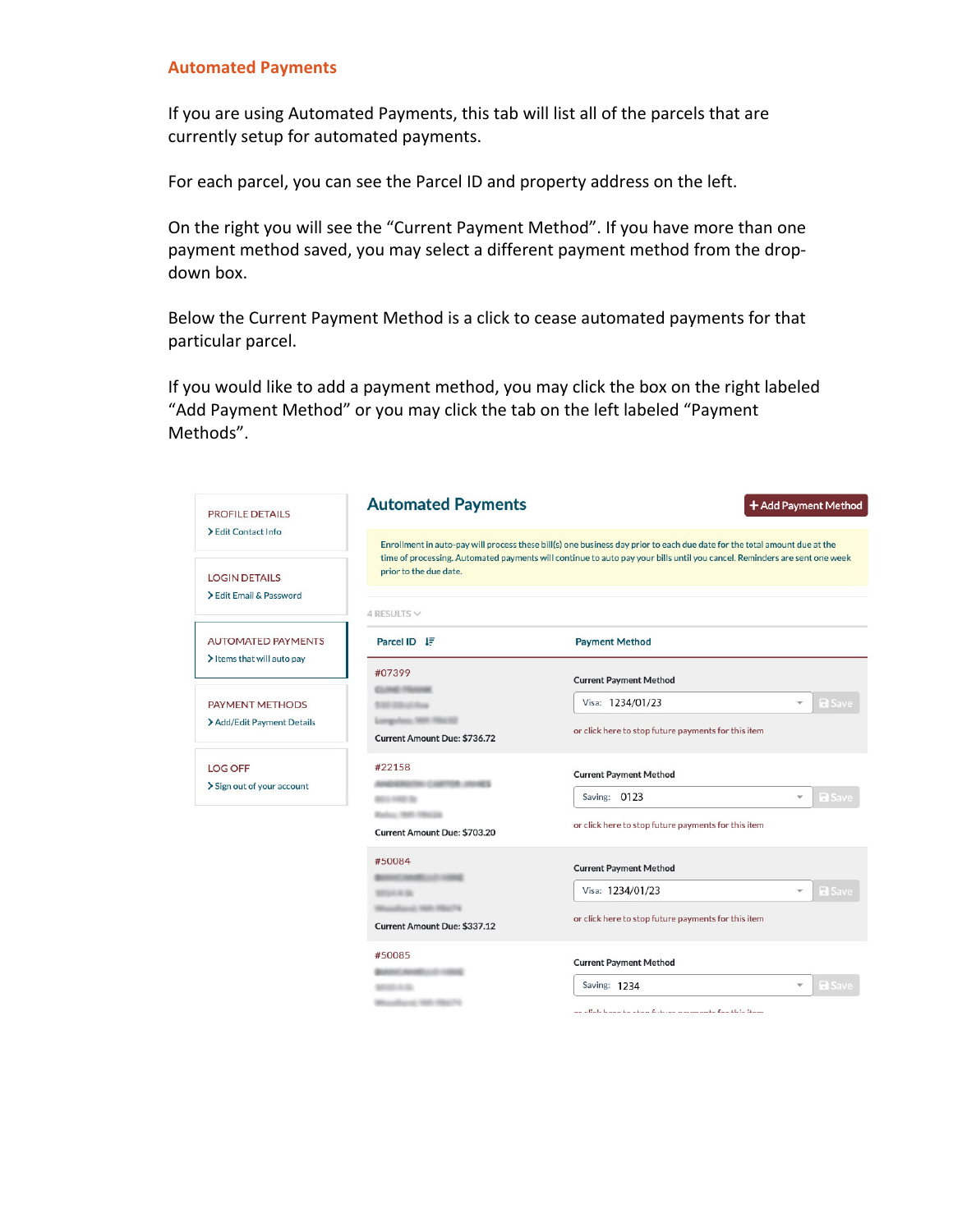#### **Payment Methods**

When you click on this tab you can view all of the payment methods you have set up.

If you have a credit card payment method setup, you will see the card type, last four digits and card expiration date.

If you have an e-Check setup, you will see just the last four digits of the account number.

You will never see more than the last 4 digits of the credit card or e-Check account number, although the complete information is saved by the processor.

The center column will list the number of parcels assigned to each payment method. If you click on the item(s), you can actually see the parcel ID's.

On the right of the screen, you may click "Remove" to eliminate that payment method. Please note that if you remove a payment method, the parcels must be reassigned by the user to a new payment method.

If you would like to add a payment method, click "Add Payment Method" on the right of the screen and you will be brought to a new page.

| <b>PROFILE DETAILS</b>                                  | <b>Stored Payment Methods</b> | + Add Payment Method                                                      |                 |
|---------------------------------------------------------|-------------------------------|---------------------------------------------------------------------------|-----------------|
| > Edit Contact Info                                     |                               | The following stored payment methods are utilized for Automated Payments. |                 |
| <b>LOGIN DETAILS</b><br>> Edit Email & Password         | 2 RESULTS $\vee$              |                                                                           |                 |
|                                                         | <b>Payment Method</b>         | <b>Automated Payments Setup</b>                                           |                 |
| <b>AUTOMATED PAYMENTS</b><br>> Items that will auto pay | Visa: 6781/01/23              | 2 Items(s)                                                                | <b>Q</b> Remove |
|                                                         | <b>Saving: 7870</b>           | 2 Items(s)                                                                | <b>Q</b> Remove |
| PAYMENT METHODS                                         |                               |                                                                           |                 |
| > Add/Edit Payment Details                              |                               |                                                                           |                 |
| <b>LOG OFF</b>                                          |                               |                                                                           |                 |
| > Sign out of your account                              |                               |                                                                           |                 |